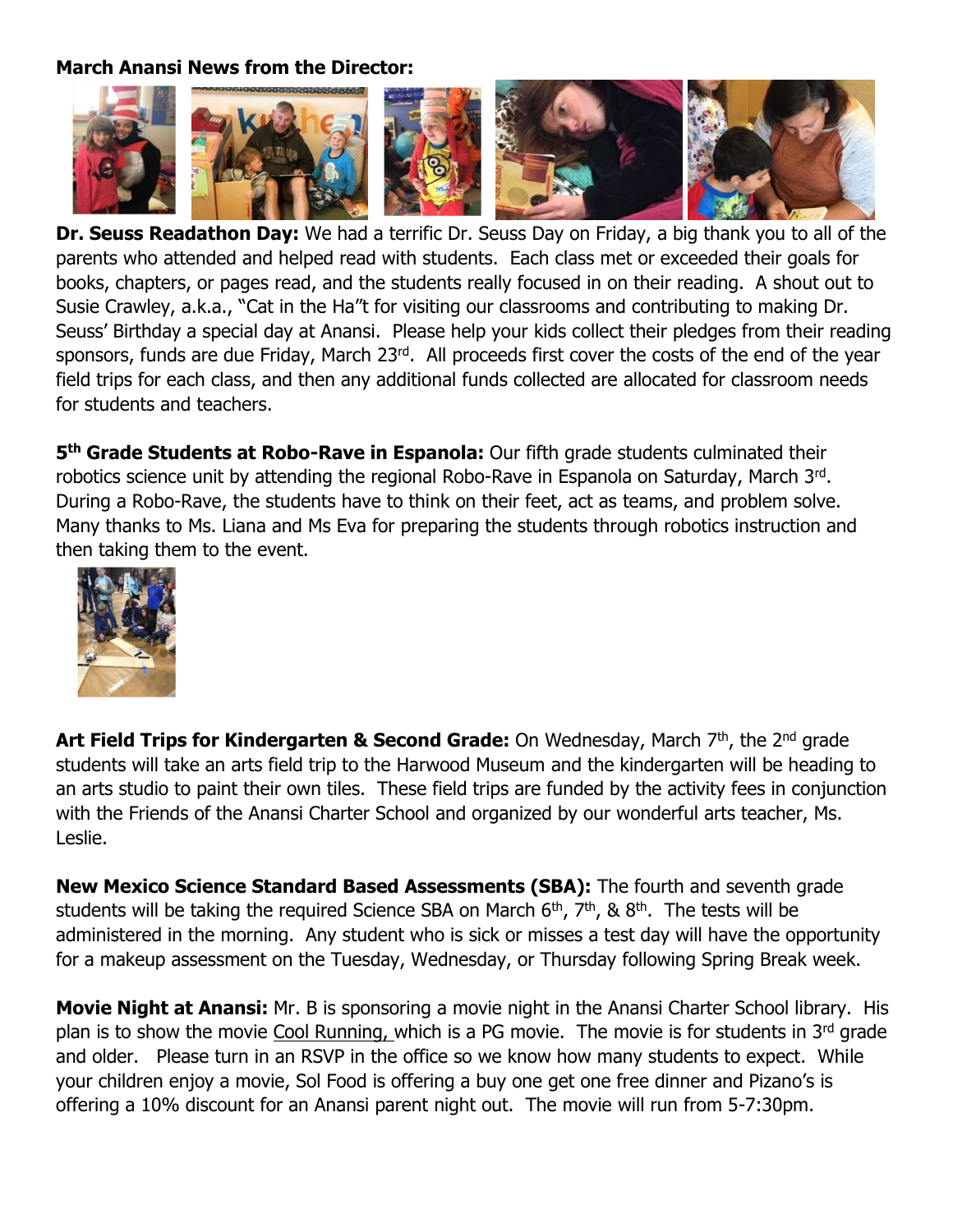**Golden Willow Counselors Meet with Middle School Students:** The middle school students will have a presentation on the topic of the Parkland school shooting, the Parkland student response, and our own students' needs to process this tragic event. There will be a whole group conversation followed by a student activity period for their own expression and actions. The counselors will be on hand to speak with the students during the activity period. This presentation begins at 12:45 on Thursday, March 8<sup>th</sup>.

**Anansi Charter School Arts Show:** Ms. Leslie, along with the support of the Arts Advisory Council, and the Friends of Anansi Charter School are presenting a collective of our students' (grades K-8) in a community art show at the Stables Gallery in Taos. The opening for the show will be Friday afternoon, on March 23rd. The show will remain up through the weekend. We will have special student centered activities at the opening and a refreshments at the reception on the 23rd.

**Recycle Supplies for Art Show:** Ms. Leslie is currently gathering the following items and requests your donations this week and the week following spring break. Please send any and all of the following to school:

| bottle caps                   | plastic jewels                                                   | buttons                  |
|-------------------------------|------------------------------------------------------------------|--------------------------|
| pipe cleaners                 | twist ties                                                       | corks                    |
| rope/ string/ easily bendable | plastic lids of varying size                                     | metal mint boxes         |
| wire                          |                                                                  |                          |
| fabric scraps                 | unwanted socks                                                   | small plastic containers |
| spools                        | coils, gears & random parts                                      | small wood scraps        |
| smallish cardboard shapes     | toilet paper rolls                                               | straws and tubes         |
| smaller size boxes of         | any sort of other doodads, gadgets, & random stuff that could be |                          |
| varying shapes like tea and   | used to creatively create and build small scale items in a       |                          |
| butter boxes                  | workshop setting                                                 |                          |

We appreciate any of your small objects that may contribute to this incredibly awesome school community creative project that will take place at the Anansi Art Show at the Stables Gallery on the 23<sup>rd</sup>. The more interesting things we can round up to build with, the better it will be! Send your supplies to the school this week or right after spring break.

**Spring Parent Teacher Conferences: P**arent teacher or middle school student led conferences are scheduled for Thursday, March 29<sup>th</sup>. Please sign up for a conference upon the return from spring break. Our goal is for every parent to meet with his or her child's teacher for at a scheduled conference. The conference helps you understand your child's learning goals, how your child is progressing, and how you can support your child's education and school experience. Please save the date once you schedule your appointment.

**Budget Committee Meetings: Budget and Calendar Committee Meetings:** The budget committee will meet on Wednesday March 21<sup>st</sup> at 4:30pm to begin our work on developing the school budget for the 2018-19 school year. The next budget meeting will take place at 4:30 on Wednesday, April  $18<sup>th</sup>$  at 4:00pm. The calendar committee will hold a community input meeting on Wednesday, March 27<sup>th</sup> at 8:30am in the cafeteria. The calendar will be sent out in advance via email and your input can be provided via email or in person on the  $28<sup>th</sup>$ . We then use the community input that we receive from the staff and parent community to finalize our 2018-19 school calendar. We value